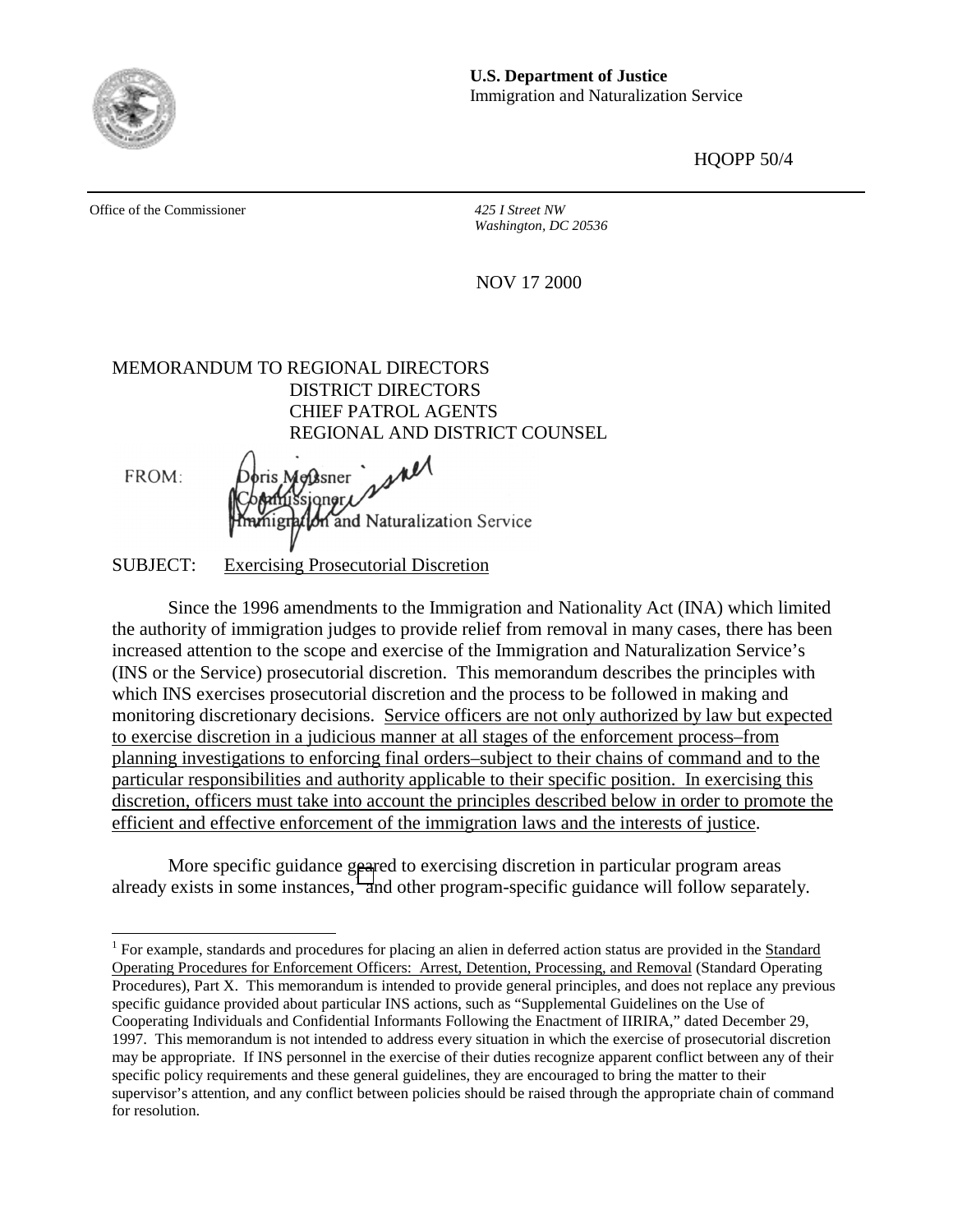Memorandum for Regional Directors, et al.  $\Box$  Page 2 Subject: Exercising Prosecutorial Discretion

However, INS officers should continue to exercise their prosecutorial discretion in appropriate cases during the period before more specific program guidance is issued.

 A statement of principles concerning discretion serves a number of important purposes. As described in the "Principles of Federal Prosecution,"<sup>2</sup> part of the U.S. Attorneys' manual, such principles provide convenient reference points for the process of making prosecutorial decisions; facilitate the task of training new officers in the discharge of their duties; contribute to more effective management of the Government's limited prosecutorial resources by promoting greater consistency among the prosecutorial activities of different offices and between their activities and the INS' law enforcement priorities; make possible better coordination of investigative and prosecutorial activity by enhancing the understanding between the investigative and prosecutorial components; and inform the public of the careful process by which prosecutorial decisions are made.

## **Legal and Policy Background**

 $\overline{a}$ 

 "Prosecutorial discretion" is the authority of an agency charged with enforcing a law to decide whether to enforce, or not to enforce, the law against someone. The INS, like other law enforcement agencies, has prosecutorial discretion and exercises it every day. In the immigration context, the term applies not only to the decision to issue, serve, or file a Notice to Appear (NTA), but also to a broad range of other discretionary enforcement decisions, including among others: Focusing investigative resources on particular offenses or conduct; deciding whom to stop, question, and arrest; maintaining an alien in custody; seeking expedited removal or other forms of removal by means other than a removal proceeding; settling or dismissing a proceeding; granting deferred action or staying a final order; agreeing to voluntary departure, withdrawal of an application for admission, or other action in lieu of removing the alien; pursuing an appeal; and executing a removal order.

 The "favorable exercise of prosecutorial discretion" means a discretionary decision not to assert the full scope of the INS' enforcement authority as permitted under the law. Such decisions will take different forms, depending on the status of a particular matter, but include decisions such as not issuing an NTA (discussed in more detail below under "Initiating Proceedings"), not detaining an alien placed in proceedings (where discretion remains despite mandatory detention requirements), and approving deferred action.

 $2^2$  For this discussion, and much else in this memorandum, we have relied heavily upon the Principles of Federal Prosecution, chapter 9-27.000 in the U.S. Department of Justice's United States Attorneys' Manual (Oct. 1997). There are significant differences, of course, between the role of the U.S. Attorneys' offices in the criminal justice system, and INS responsibilities to enforce the immigration laws, but the general approach to prosecutorial discretion stated in this memorandum reflects that taken by the Principles of Federal Prosecution.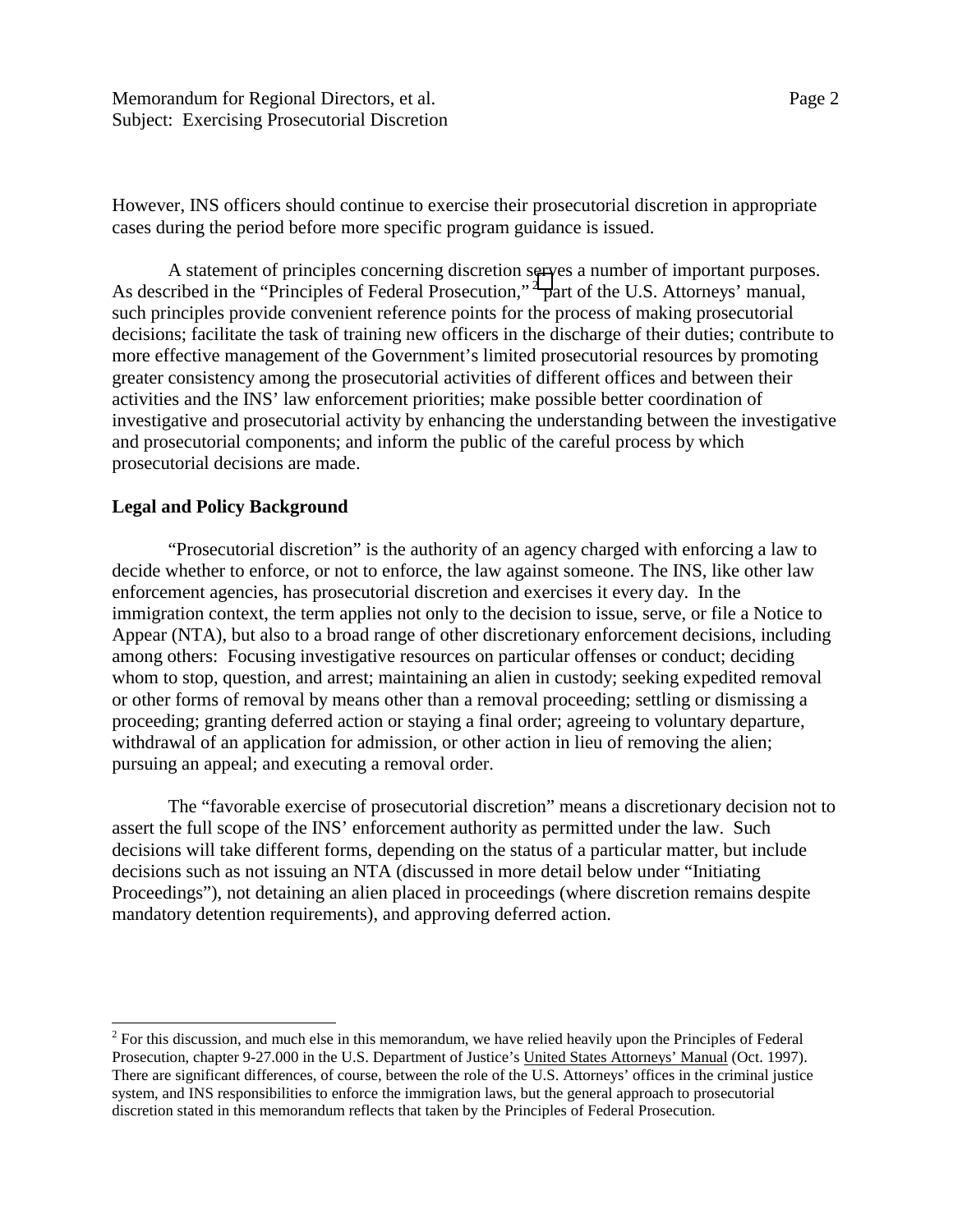Memorandum for Regional Directors, et al. Page 3 Subject: Exercising Prosecutorial Discretion

Courts recognize that prosecutorial discretion applies in the civil, administrative arena just as it does in criminal law. Moreover, the Supreme Court "has recognized on several occasions over many years that an agency's decision not to prosecute or enforce, whether through civil or criminal process, is a decision generally committed to an agency's absolute discretion." Heckler v. Chaney, 470 U.S. 821, 831 (1985). Both Congress and the Supreme Court have recently reaffirmed that the concept of prosecutorial discretion applies to INS enforcement activities, such as whether to place an individual in deportation proceedings. INA section 242(g); Reno v. American-Arab Anti-Discrimination Committee, 525 U.S. 471 (1999). The "discretion" in prosecutorial discretion means that prosecutorial decisions are not subject to judicial review or reversal, except in extremely narrow circumstances. Consequently, it is a powerful tool that must be used responsibly.

 As a law enforcement agency, the INS generally has prosecutorial discretion within its area of law enforcement responsibility unless that discretion has been clearly limited by statute in a way that goes beyond standard terminology. For example, a statute directing that the INS "shall" remove removable aliens would not be construed by itself to limit prosecutorial discretion, but the specific limitation on releasing certain criminal aliens in section  $236(c)(2)$  of the INA evidences a specific congressional intention to limit discretion not to detain certain criminal aliens in removal proceedings that would otherwise exist. Personnel who are unsure whether the INS has discretion to take a particular action should consult their supervisor and legal counsel to the extent necessary.

 It is important to recognize not only what prosecutorial discretion is, but also what it is not. The doctrine of prosecutorial discretion applies to law enforcement decisions whether, and to what extent, to exercise the coercive power of the Government over liberty or property, as authorized by law in cases when individuals have violated the law. Prosecutorial discretion does not apply to affirmative acts of approval, or grants of benefits, under a statute or other applicable law that provides requirements for determining when the approval should be given. For example, the INS has prosecutorial discretion not to place a removable alien in proceedings, but it does not have prosecutorial discretion to approve a naturalization application by an alien who is ineligible for that benefit under the INA.

This distinction is not always an easy, bright-line rule to apply. In many cases, INS decisionmaking involves both a prosecutorial decision to take or not to take enforcement action, such as placing an alien in removal proceedings, and a decision whether or not the alien is substantively eligible for a benefit under the INA. In many cases, benefit decisions involve the exercise of significant discretion which in some cases is not judicially reviewable, but which is not prosecutorial discretion.

 Prosecutorial discretion can extend only up to the substantive and jurisdictional limits of the law. It can never justify an action that is illegal under the substantive law pertaining to the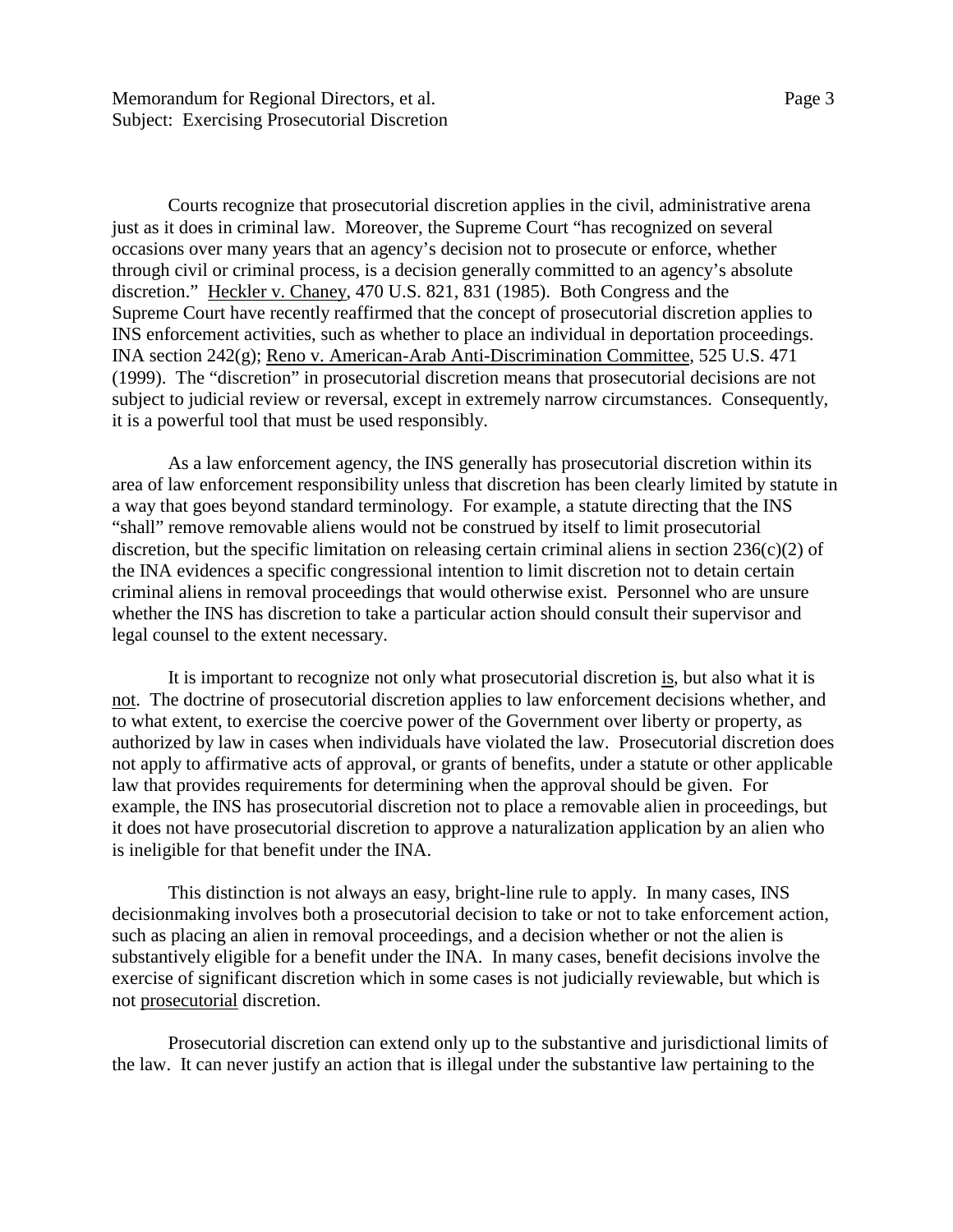Memorandum for Regional Directors, et al. Page 4 Subject: Exercising Prosecutorial Discretion

conduct, or one that while legal in other contexts, is not within the authority of the agency or officer taking it. Prosecutorial discretion to take an enforcement action does not modify or waive any legal requirements that apply to the action itself. For example, an enforcement decision to focus on certain types of immigration violators for arrest and removal does not mean that the INS may arrest any person without probable cause to do so for an offense within its jurisdiction. Service officers who are in doubt whether a particular action complies with applicable constitutional, statutory, or case law requirements should consult with their supervisor and obtain advice from the district or sector counsel or representative of the Office of General Counsel to the extent necessary.

 Finally, exercising prosecutorial discretion does not lessen the INS' commitment to enforce the immigration laws to the best of our ability. It is not an invitation to violate or ignore the law. Rather, it is a means to use the resources we have in a way that best accomplishes our mission of administering and enforcing the immigration laws of the United States.

#### **Principles of Prosecutorial Discretion**

Like all law enforcement agencies, the INS has finite resources, and it is not possible to investigate and prosecute all immigration violations. The INS historically has responded to this limitation by setting priorities in order to achieve a variety of goals. These goals include protecting public safety, promoting the integrity of the legal immigration system, and deterring violations of the immigration law.

It is an appropriate exercise of prosecutorial discretion to give priority to investigating, charging, and prosecuting those immigration violations that will have the greatest impact on achieving these goals. The INS has used this principle in the design and execution of its border enforcement strategy, its refocus on criminal smuggling networks, and its concentration on fixing benefit-granting processes to prevent fraud. An agency's focus on maximizing its impact under appropriate principles, rather than devoting resources to cases that will do less to advance these overall interests, is a crucial element in effective law enforcement management.

 The Principles of Federal Prosecution governing the conduct of U.S. Attorneys use the concept of a "substantial Federal interest." A U.S. Attorney may properly decline a prosecution if "*no substantial Federal interest would be served by prosecution*." This principle provides a useful frame of reference for the INS, although applying it presents challenges that differ from those facing a U.S. Attorney. In particular, as immigration is an exclusively Federal responsibility, the option of an adequate alternative remedy under state law is not available. In an immigration case, the interest at stake will always be Federal. Therefore, we must place particular emphasis on the element of substantiality. How important is the Federal interest in the case, as compared to other cases and priorities? That is the overriding question, and answering it requires examining a number of factors that may differ according to the stage of the case.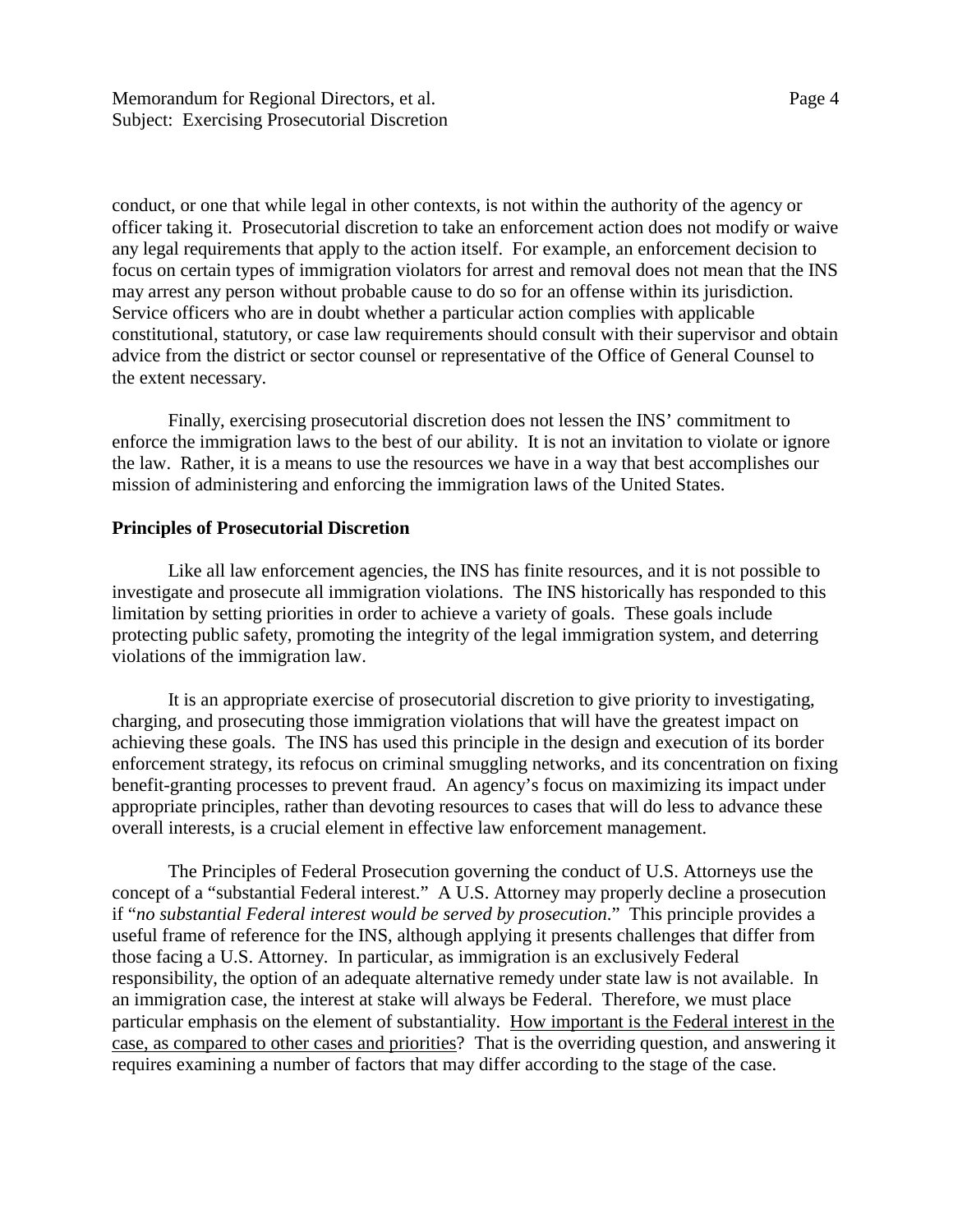Memorandum for Regional Directors, et al. **Page 5** and  $P$  and  $P$  and  $P$  and  $P$  and  $P$  and  $P$  and  $P$  and  $P$  and  $P$  and  $P$  and  $P$  and  $P$  and  $P$  and  $P$  and  $P$  and  $P$  and  $P$  and  $P$  and  $P$  and  $P$  and  $P$  and Subject: Exercising Prosecutorial Discretion

As a general matter, INS officers may decline to prosecute a legally sufficient immigration case if the Federal immigration enforcement interest that would be served by prosecution is not substantial.<sup>3</sup> Except as may be provided specifically in other policy statements or directives, the responsibility for exercising prosecutorial discretion in this manner rests with the District Director (DD) or Chief Patrol Agent (CPA) based on his or her common sense and sound judgment.<sup>4</sup> The DD or CPA should obtain legal advice from the District or Sector Counsel to the extent that such advice may be necessary and appropriate to ensure the sound and lawful exercise of discretion, particularly with respect to cases pending before the Executive Office for Immigration Review  $(EOIR)$ .<sup>5</sup> The DD's or CPA's authority may be delegated to the extent necessary and proper, except that decisions not to place a removable alien in removal proceedings, or decisions to move to terminate a proceeding which in the opinion of the District or Sector Counsel is legally sufficient, may not be delegated to an officer who is not authorized under 8 C.F.R. § 239.1 to issue an NTA. A DD's or CPA's exercise of prosecutorial discretion will not normally be reviewed by Regional or Headquarters authority. However, DDs and CPAs remain subject to their chains of command and may be supervised as necessary in their exercise of prosecutorial discretion.

# *Investigations*

 $\overline{a}$ 

 Priorities for deploying investigative resources are discussed in other documents, such as the interior enforcement strategy, and will not be discussed in detail in this memorandum. These previously identified priorities include identifying and removing criminal and terrorist aliens, deterring and dismantling alien smuggling, minimizing benefit fraud and document abuse, responding to community complaints about illegal immigration and building partnerships to solve local problems, and blocking and removing employers' access to undocumented workers. Even within these broad priority areas, however, the Service must make decisions about how best to expend its resources.

Managers should plan and design operations to maximize the likelihood that serious offenders will be identified. Supervisors should ensure that front-line investigators understand that it is not mandatory to issue an NTA in every case where they have reason to believe that an alien is removable, and agents should be encouraged to bring questionable cases to a supervisor's attention. Operational planning for investigations should include consideration of appropriate procedures for supervisory and legal review of individual NTA issuing decisions.

 $3$  In some cases even a substantial immigration enforcement interest in prosecuting a case could be outweighed by other interests, such as the foreign policy of the United States. Decisions that require weighing such other interests should be made at the level of responsibility within the INS or the Department of Justice that is appropriate in light of the circumstances and interests involved.

<sup>&</sup>lt;sup>4</sup> This general reference to DDs and CPAs is not intended to exclude from coverage by this memorandum other INS personnel, such as Service Center directors, who may be called upon to exercise prosecutorial discretion and do not report to DDs or CPAs, or to change any INS chains of command.

 $5 \text{ Exercises}$  Exercising prosecutorial discretion with respect to cases pending before EOIR involves procedures set forth at 8 CFR 239.2 and 8 CFR Part 3, such as obtaining the court's approval of a motion to terminate proceedings.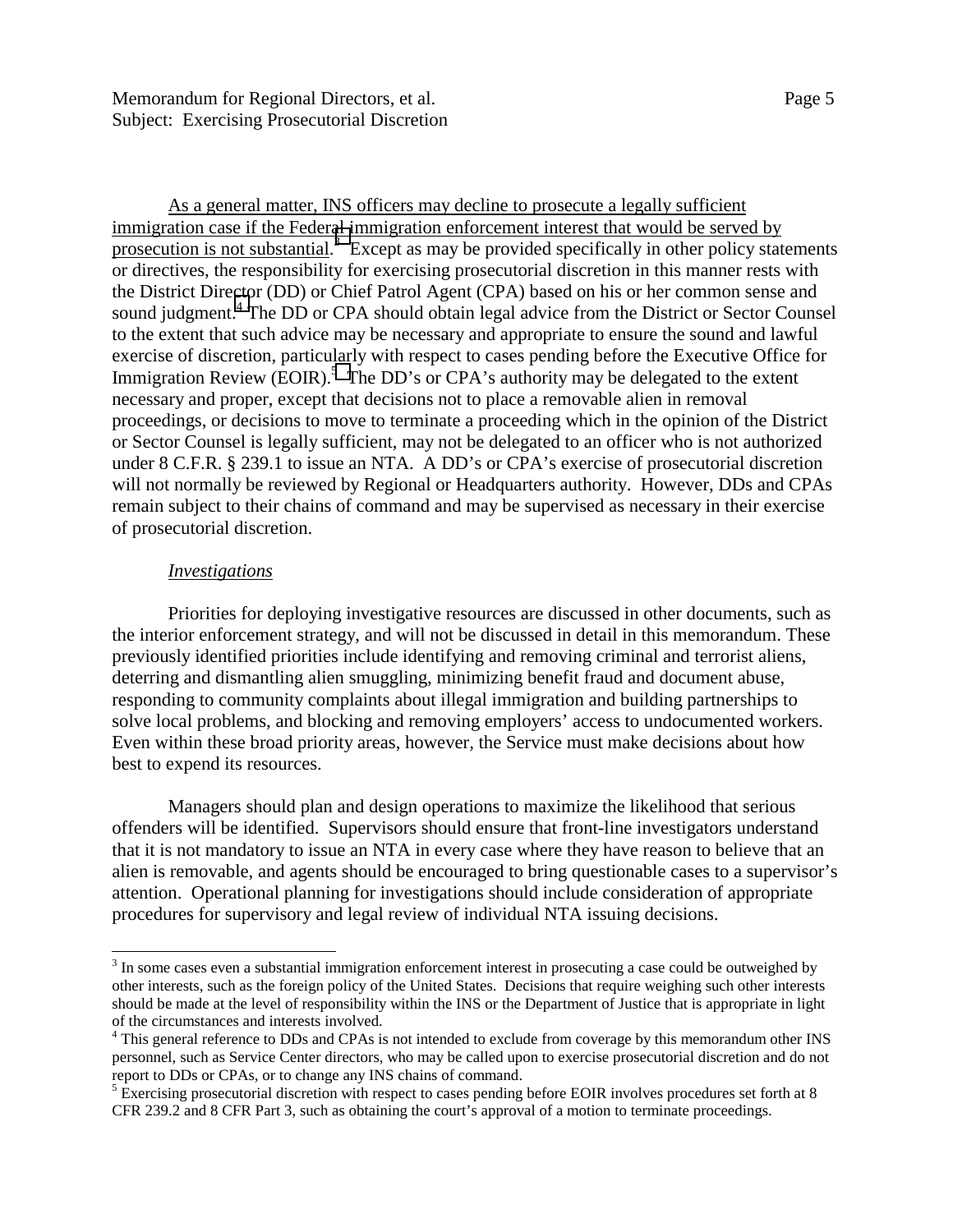Memorandum for Regional Directors, et al. Page 6 Subject: Exercising Prosecutorial Discretion

Careful design of enforcement operations is a key element in the INS' exercise of prosecutorial discretion. Managers should consider not simply whether a particular effort is legally supportable, but whether it best advances the INS' goals, compared with other possible uses of those resources. As a general matter, investigations that are specifically focused to identify aliens who represent a high priority for removal should be favored over investigations which, by their nature, will identify a broader variety of removable aliens. Even an operation that is designed based on high-priority criteria, however, may still identify individual aliens who warrant a favorable exercise of prosecutorial discretion.<sup>6</sup>

#### *Initiating and Pursuing Proceedings*

 $\overline{a}$ 

Aliens who are subject to removal may come to the Service's attention in a variety of ways. For example, some aliens are identified as a result of INS investigations, while others are identified when they apply for immigration benefits or seek admission at a port-of-entry. While the context in which the INS encounters an alien may, as a practical matter, affect the Service's options, it does not change the underlying principle that the INS has discretion and should exercise that discretion appropriately given the circumstances of the case.

Even when an immigration officer has reason to believe that an alien is removable and that there is sufficient evidence to obtain a final order of removal, it may be appropriate to decline to proceed with that case. This is true even when an alien is removable based on his or her criminal history and when the alien–if served with an NTA–would be subject to mandatory detention. The INS may exercise its discretion throughout the enforcement process. Thus, the INS can choose whether to issue an NTA, whether to cancel an NTA prior to filing with the immigration court or move for dismissal in immigration court (under 8 CFR 239.2), whether to detain (for those aliens not subject to mandatory detention), whether to offer an alternative to removal such as voluntary departure or withdrawal of an application for admission, and whether to stay an order of deportation.

The decision to exercise any of these options or other alternatives in a particular case requires an individualized determination, based on the facts and the law. As a general matter, it is better to exercise favorable discretion as early in the process as possible, once the relevant facts have been determined, in order to conserve the Service's resources and in recognition of the alien's interest in avoiding unnecessary legal proceedings. However, there is often a conflict

 $6$  For example, operations in county jails are designed to identify and remove criminal aliens, a high priority for the Service. Nonetheless, an investigator working at a county jail and his or her supervisor should still consider whether the exercise of prosecutorial discretion would be appropriate in individual cases.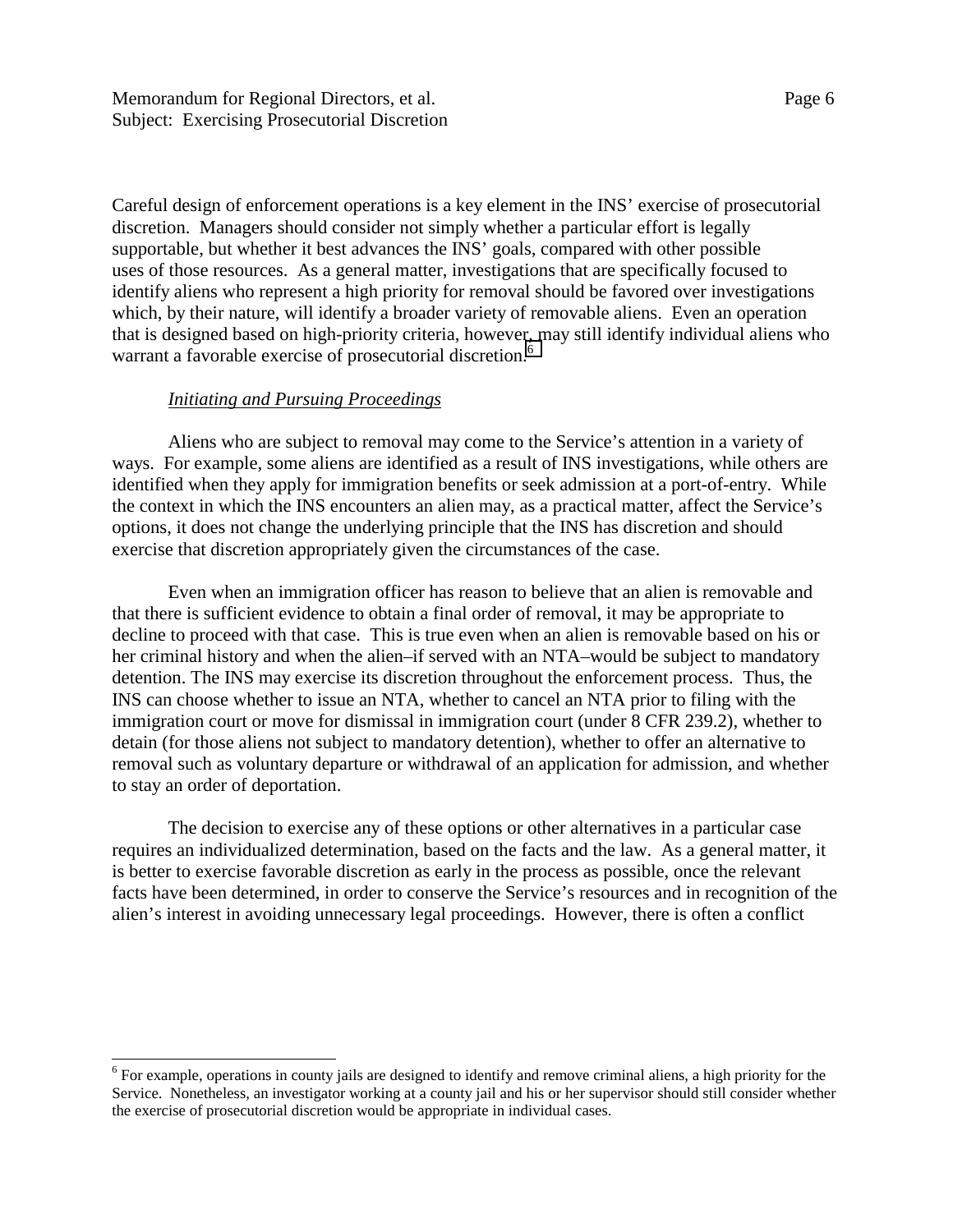Memorandum for Regional Directors, et al. **Page 7 Page 7** Subject: Exercising Prosecutorial Discretion

between making decisions as soon as possible, and making them based on evaluating as many relevant, credible facts as possible. Developing an extensive factual record prior to making a charging decision may itself consume INS resources in a way that negates any saving from forgoing a removal proceeding.

Generally, adjudicators may have a better opportunity to develop a credible factual record at an earlier stage than investigative or other enforcement personnel. It is simply not practicable to require officers at the arrest stage to develop a full investigative record on the equities of each case (particularly since the alien file may not yet be available to the charging office), and this memorandum does not require such an analysis. Rather, what is needed is knowledge that the INS is not legally required to institute proceedings in every case, openness to that possibility in appropriate cases, development of facts relevant to the factors discussed below to the extent that it is reasonably possible to do so under the circumstances and in the timeframe that decisions must be made, and implementation of any decision to exercise prosecutorial discretion.

There is no precise formula for identifying which cases warrant a favorable exercise of discretion. Factors that should be taken into account in deciding whether to exercise prosecutorial discretion include, but are not limited to, the following:

- Immigration status: Lawful permanent residents generally warrant greater consideration. However, other removable aliens may also warrant the favorable exercise of discretion, depending on all the relevant circumstances.
- Length of residence in the United States: The longer an alien has lived in the United States, particularly in legal status, the more this factor may be considered a positive equity.
- Criminal history: Officers should take into account the nature and severity of any criminal conduct, as well as the time elapsed since the offense occurred and evidence of rehabilitation. It is appropriate to take into account the actual sentence or fine that was imposed, as an indicator of the seriousness attributed to the conduct by the court. Other factors relevant to assessing criminal history include the alien's age at the time the crime was committed and whether or not he or she is a repeat offender.
- Humanitarian concerns: Relevant humanitarian concerns include, but are not limited to, family ties in the United States; medical conditions affecting the alien or the alien's family; the fact that an alien entered the United States at a very young age; ties to one's home country (e.g., whether the alien speaks the language or has relatives in the home country); extreme youth or advanced age; and home country conditions.
- Immigration history: Aliens without a past history of violating the immigration laws (particularly violations such as reentering after removal, failing to appear at hearing, or resisting arrest that show heightened disregard for the legal process) warrant favorable consideration to a greater extent than those with such a history. The seriousness of any such violations should also be taken into account.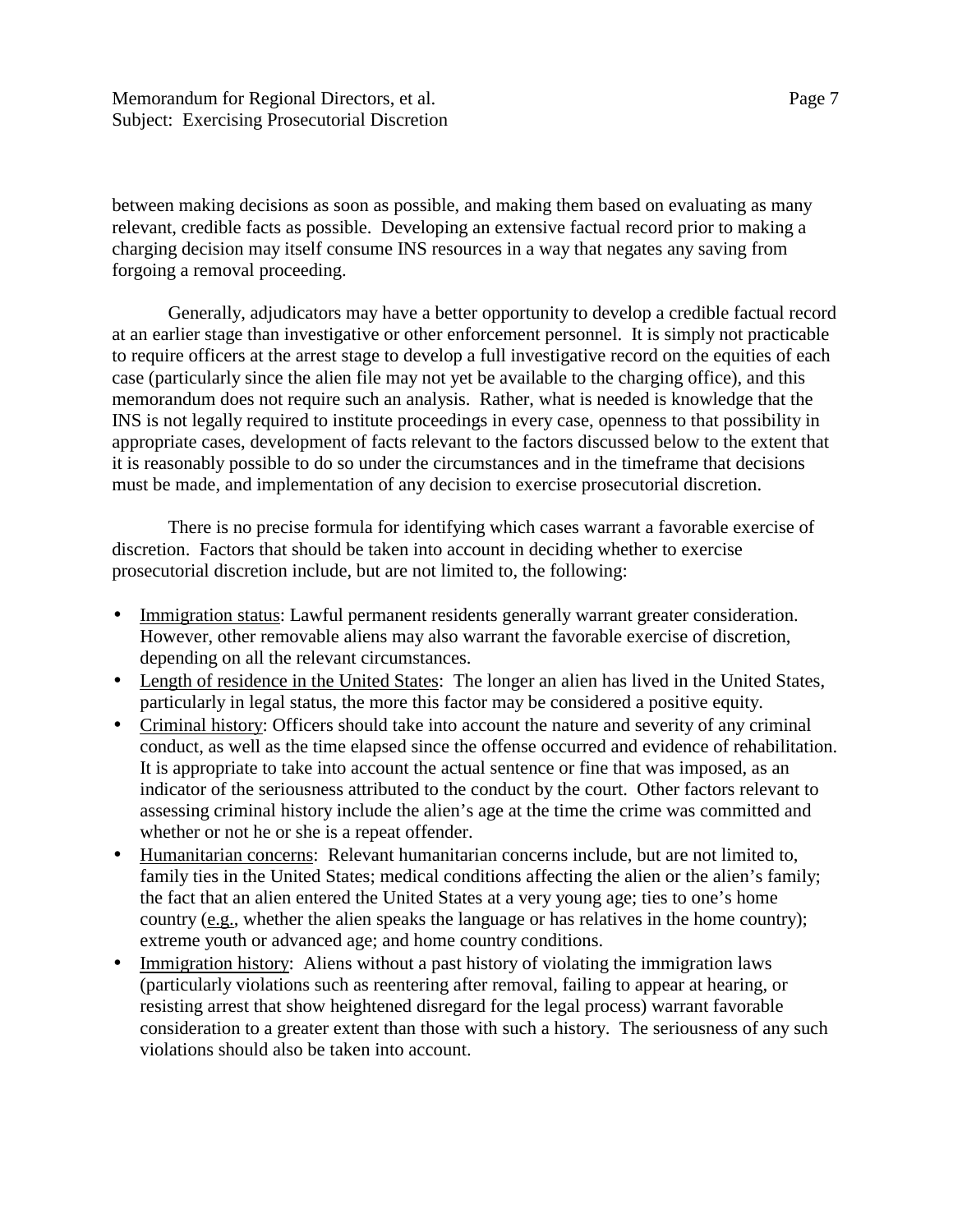- Likelihood of ultimately removing the alien: Whether a removal proceeding would have a reasonable likelihood of ultimately achieving its intended effect, in light of the case circumstances such as the alien's nationality, is a factor that should be considered.
- Likelihood of achieving enforcement goal by other means: In many cases, the alien's departure from the United States may be achieved more expeditiously and economically by means other than removal, such as voluntary return, withdrawal of an application for admission, or voluntary departure.
- Whether the alien is eligible or is likely to become eligible for other relief: Although not determinative on its own, it is relevant to consider whether there is a legal avenue for the alien to regularize his or her status if not removed from the United States. The fact that the Service cannot confer complete or permanent relief, however, does not mean that discretion should not be exercised favorably if warranted by other factors.
- Effect of action on future admissibility: The effect an action such as removal may have on an alien can vary–for example, a time-limited as opposed to an indefinite bar to future admissibility–and these effects may be considered.
- Current or past cooperation with law enforcement authorities: Current or past cooperation with the INS or other law enforcement authorities, such as the U.S. Attorneys, the Department of Labor, or National Labor Relations Board, among others, weighs in favor of discretion.
- Honorable U.S. military service: Military service with an honorable discharge should be considered as a favorable factor. See Standard Operating Procedures Part V.D.8 (issuing an NTA against current or former member of armed forces requires advance approval of Regional Director).
- Community attention: Expressions of opinion, in favor of or in opposition to removal, may be considered, particularly for relevant facts or perspectives on the case that may not have been known to or considered by the INS. Public opinion or publicity (including media or congressional attention) should not, however, be used to justify a decision that cannot be supported on other grounds. Public and professional responsibility will sometimes require the choice of an unpopular course.
- Resources available to the INS: As in planning operations, the resources available to the INS to take enforcement action in the case, compared with other uses of the resources to fulfill national or regional priorities, are an appropriate factor to consider, but it should not be determinative. For example, when prosecutorial discretion should be favorably exercised under these factors in a particular case, that decision should prevail even if there is detention space available.

Obviously, not all of the factors will be applicable to every case, and in any particular case one factor may deserve more weight than it might in another case. There may be other factors, not on the list above, that are appropriate to consider. The decision should be based on the totality of the circumstances, not on any one factor considered in isolation. General guidance such as this cannot provide a "bright line" test that may easily be applied to determine the "right" answer in every case. In many cases, minds reasonably can differ, different factors may point in different directions, and there is no clearly "right" answer. Choosing a course of action in difficult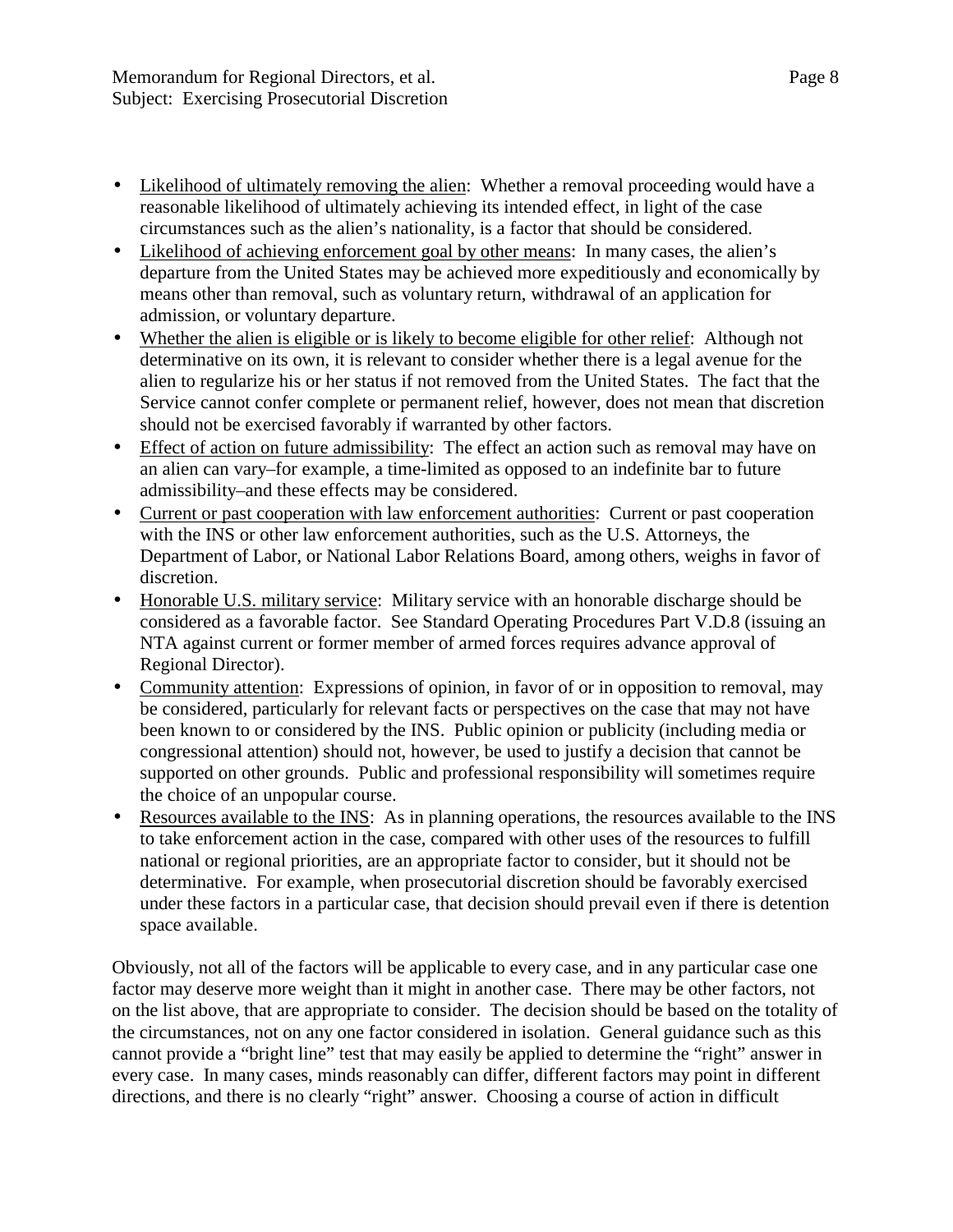Memorandum for Regional Directors, et al. Page 9 Subject: Exercising Prosecutorial Discretion

 $\overline{a}$ 

cases must be an exercise of judgment by the responsible officer based on his or her experience, good sense, and consideration of the relevant factors to the best of his or her ability.

There are factors that may not be considered. Impermissible factors include:

- An individual's race, religion, sex, national origin, or political association, activities or beliefs:<sup>7</sup>
- The officer's own personal feelings regarding the individual; or
- The possible effect of the decision on the officer's own professional or personal circumstances.

In many cases, the procedural posture of the case, and the state of the factual record, will affect the ability of the INS to use prosecutorial discretion. For example, since the INS cannot admit an inadmissible alien to the United States unless a waiver is available, in many cases the INS' options are more limited in the admission context at a port-of-entry than in the deportation context.

Similarly, the INS may consider the range of options and information likely to be available at a later time. For example, an officer called upon to make a charging decision may reasonably determine that he or she does not have a sufficient, credible factual record upon which to base a favorable exercise of prosecutorial discretion not to put the alien in proceedings, that the record cannot be developed in the timeframe in which the decision must be made, that a more informed prosecutorial decision likely could be made at a later time during the course of proceedings, and that if the alien is not served with an NTA now, it will be difficult or impossible to do so later.

Such decisions must be made, however, with due regard for the principles of these guidelines, and in light of the other factors discussed here. For example, if there is no relief available to the alien in a removal proceeding and the alien is subject to mandatory detention if

 $<sup>7</sup>$  This general guidance on factors that should not be relied upon in making a decision whether to enforce the law</sup> against an individual is not intended to prohibit their consideration to the extent they are directly relevant to an alien's status under the immigration laws or eligibility for a benefit. For example, religion and political beliefs are often directly relevant in asylum cases and need to be assessed as part of a prosecutorial determination regarding the strength of the case, but it would be improper for an INS officer to treat aliens differently based on his personal opinion about a religion or belief. Political activities may be relevant to a ground of removal on national security or terrorism grounds. An alien's nationality often directly affects his or her eligibility for adjustment or other relief, the likelihood that he or she can be removed, or the availability of prosecutorial options such as voluntary return, and may be considered to the extent these concerns are pertinent.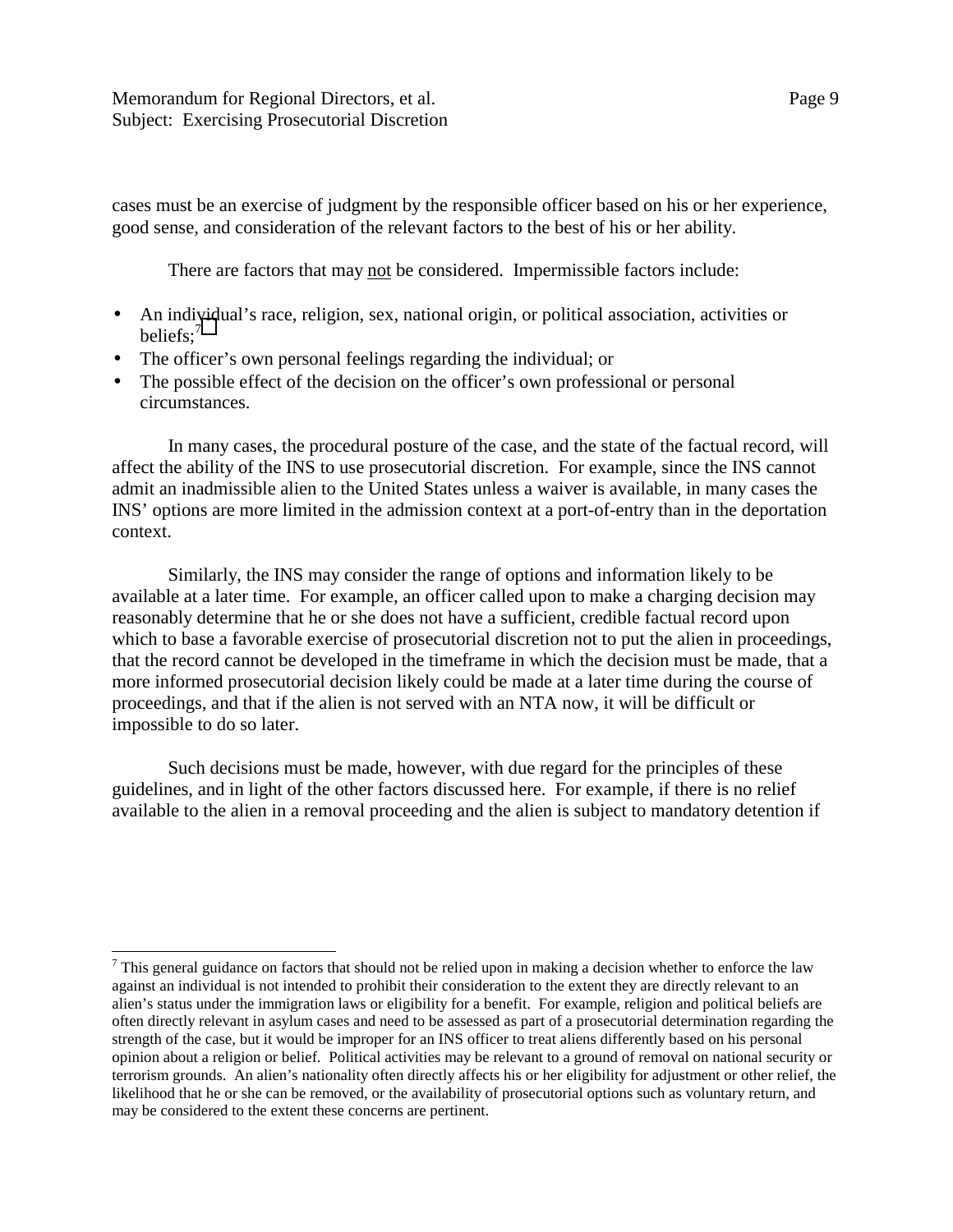Memorandum for Regional Directors, et al. Page 10 Subject: Exercising Prosecutorial Discretion

placed in proceedings, that situation suggests that the exercise of prosecutorial discretion, if appropriate, would be more useful to the INS if done sooner rather than later. It would be improper for an officer to assume that someone else at some later time will always be able to make a more informed decision, and therefore never to consider exercising discretion.

Factors relevant to exercising prosecutorial discretion may come to the Service's attention in various ways. For example, aliens may make requests to the INS to exercise prosecutorial discretion by declining to pursue removal proceedings. Alternatively, there may be cases in which an alien asks to be put in proceedings (for example, to pursue a remedy such as cancellation of removal that may only be available in that forum). In either case, the INS may consider the request, but the fact that it is made should not determine the outcome, and the prosecutorial decision should be based upon the facts and circumstances of the case. Similarly, the fact that an alien has not requested prosecutorial discretion should not influence the analysis of the case. Whether, and to what extent, any request should be considered is also a matter of discretion. Although INS officers should be open to new facts and arguments, attempts to exploit prosecutorial discretion as a delay tactic, as a means merely to revisit matters that have been thoroughly considered and decided, or for other improper tactical reasons should be rejected. There is no legal right to the exercise of prosecutorial discretion, and (as stated at the close of this memorandum) this memorandum creates no right or obligation enforceable at law by any alien or any other party.

#### **Process for Decisions**

 $\overline{a}$ 

## *Identification of Suitable Cases*

No single process of exercising discretion will fit the multiple contexts in which the need to exercise discretion may arise. Although this guidance is designed to promote consistency in the application of the immigration laws, it is not intended to produce rigid uniformity among INS officers in all areas of the country at the expense of the fair administration of the law. Different offices face different conditions and have different requirements. Service managers and supervisors, including DDs and CPAs, and Regional, District, and Sector Counsel must develop mechanisms appropriate to the various contexts and priorities, keeping in mind that it is better to exercise discretion as early in process as possible once the factual record has been identified.<sup>8</sup> In particular, in cases where it is clear that no statutory relief will be available at the immigration hearing and where detention will be mandatory, it best conserves the Service's resources to make a decision early.

Enforcement and benefits personnel at all levels should understand that prosecutorial discretion exists and that it is appropriate and expected that the INS will exercise this authority in appropriate cases. DDs, CPAs, and other supervisory officials (such as District and

 $8$  DDs, CPAs, and other INS personnel should also be open, however, to possible reconsideration of decisions (either for or against the exercise of discretion) based upon further development of the facts.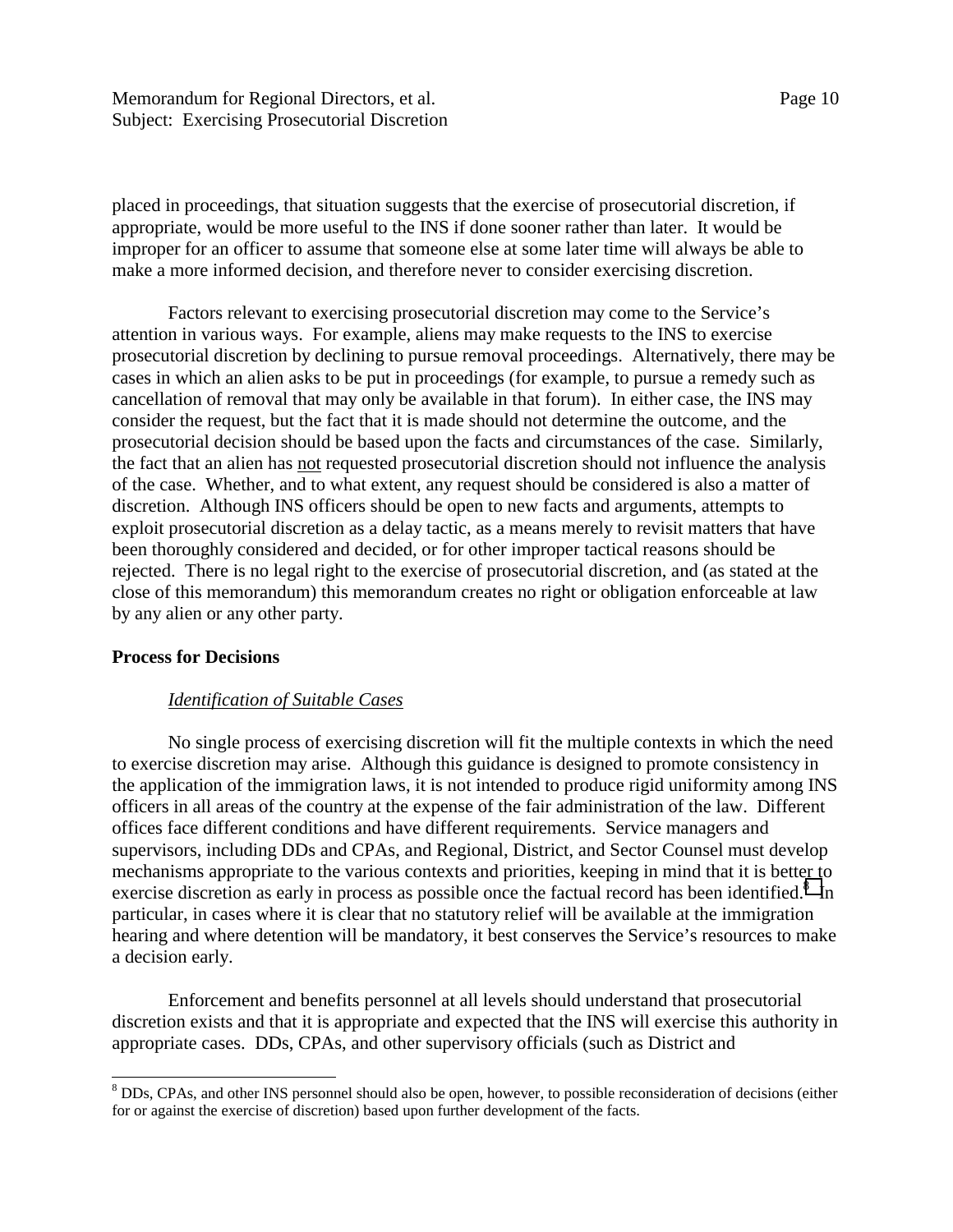Memorandum for Regional Directors, et al. Page 11 Subject: Exercising Prosecutorial Discretion

Sector Counsels) should encourage their personnel to bring potentially suitable cases for the favorable exercise of discretion to their attention for appropriate resolution. To assist in exercising their authority, DDs and CPAs may wish to convene a group to provide advice on difficult cases that have been identified as potential candidates for prosecutorial discretion.

It is also appropriate for DDs and CPAs to develop a list of "triggers" to help their personnel identify cases at an early stage that may be suitable for the exercise of prosecutorial discretion. These cases should then be reviewed at a supervisory level where a decision can be made as to whether to proceed in the ordinary course of business, to develop additional facts, or to recommend a favorable exercise of discretion. Such triggers could include the following facts (whether proven or alleged):

Lawful permanent residents; Aliens with a serious health condition; Juveniles; Elderly aliens; Adopted children of U.S. citizens; U.S. military veterans; Aliens with lengthy presence in United States (i.e., 10 years or more); or Aliens present in the United States since childhood.

Since workloads and the type of removable aliens encountered may vary significantly both within and between INS offices, this list of possible trigger factors for supervisory review is intended neither to be comprehensive nor mandatory in all situations. Nor is it intended to suggest that the presence or absence of "trigger" facts should itself determine whether prosecutorial discretion should be exercised, as compared to review of all the relevant factors as discussed elsewhere in these guidelines. Rather, development of trigger criteria is intended solely as a suggested means of facilitating identification of potential cases that may be suitable for prosecutorial review as early as possible in the process.

## *Documenting Decisions*

When a DD or CPA decides to exercise prosecutorial discretion favorably, that decision should be clearly documented in the alien file, including the specific decision taken and its factual and legal basis. DDs and CPAs may also document decisions based on a specific set of facts not to exercise prosecutorial discretion favorably, but this is not required by this guidance.

The alien should also be informed in writing of a decision to exercise prosecutorial discretion favorably, such as not placing him or her in removal proceedings or not pursuing a case. This normally should be done by letter to the alien and/or his or her attorney of record, briefly stating the decision made and its consequences. It is not necessary to recite the facts of the case or the INS' evaluation of the facts in such letters. Although the specifics of the letter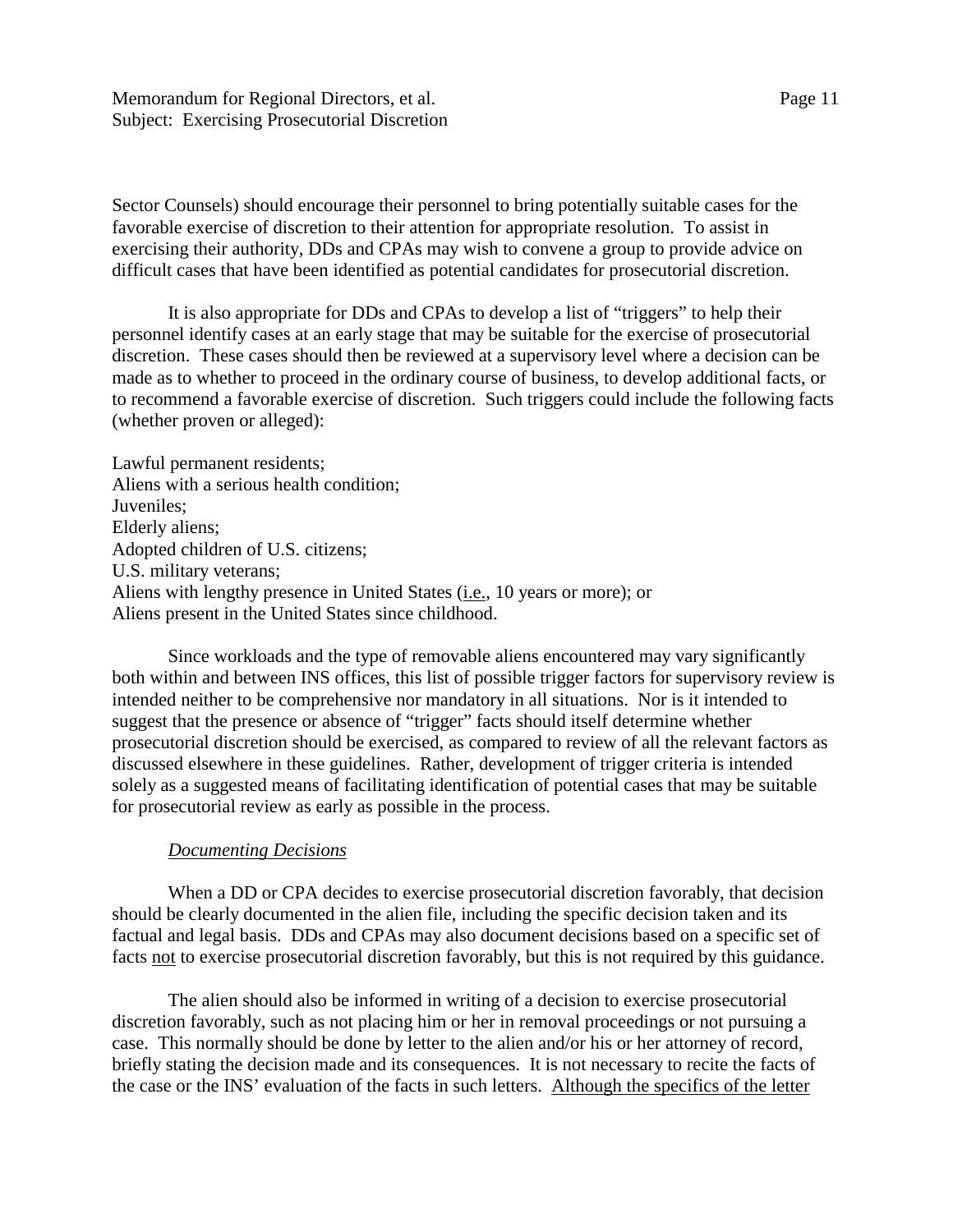# Memorandum for Regional Directors, et al. Page 12 Subject: Exercising Prosecutorial Discretion

will vary depending on the circumstances of the case and the action taken, it must make it clear to the alien that exercising prosecutorial discretion does not confer any immigration status, ability to travel to the United States (unless the alien applies for and receives advance parole), immunity from future removal proceedings, or any enforceable right or benefit upon the alien. If, however, there is a potential benefit that is linked to the action (for example, the availability of employment authorization for beneficiaries of deferred action), it is appropriate to identify it.

The obligation to notify an individual is limited to situations in which a specific, identifiable decision to refrain from action is taken in a situation in which the alien normally would expect enforcement action to proceed. For example, it is not necessary to notify aliens that the INS has refrained from focusing investigative resources on them, but a specific decision not to proceed with removal proceedings against an alien who has come into INS custody should be communicated to the alien in writing. This guideline is not intended to replace existing standard procedures or forms for deferred action, voluntary return, voluntary departure, or other currently existing and standardized processes involving prosecutorial discretion.

# *Future Impact*

An issue of particular complexity is the future effect of prosecutorial discretion decisions in later encounters with the alien. Unlike the criminal context, in which statutes of limitation and venue requirements often preclude one U.S. Attorney's office from prosecuting an offense that another office has declined, immigration violations are continuing offenses that, as a general principle of immigration law, continue to make an alien legally removable regardless of a decision not to pursue removal on a previous occasion. An alien may come to the attention of the INS in the future through seeking admission or in other ways. An INS office should abide by a favorable prosecutorial decision taken by another office as a matter of INS policy, absent new facts or changed circumstances. However, if a removal proceeding is transferred from one INS district to another, the district assuming responsibility for the case is not bound by the charging district's decision to proceed with an NTA, if the facts and circumstances at a later stage suggest that a favorable exercise of prosecutorial discretion is appropriate.

Service offices should review alien files for information on previous exercises of prosecutorial discretion at the earliest opportunity that is practicable and reasonable and take any such information into account. In particular, the office encountering the alien must carefully assess to what extent the relevant facts and circumstances are the same or have changed either procedurally or substantively (either with respect to later developments, or more detailed knowledge of past circumstances) from the basis for the original exercise of discretion. A decision by an INS office to take enforcement action against the subject of a previous documented exercise of favorable prosecutorial discretion should be memorialized with a memorandum to the file explaining the basis for the decision, unless the charging documents on their face show a material difference in facts and circumstances (such as a different ground of deportability).